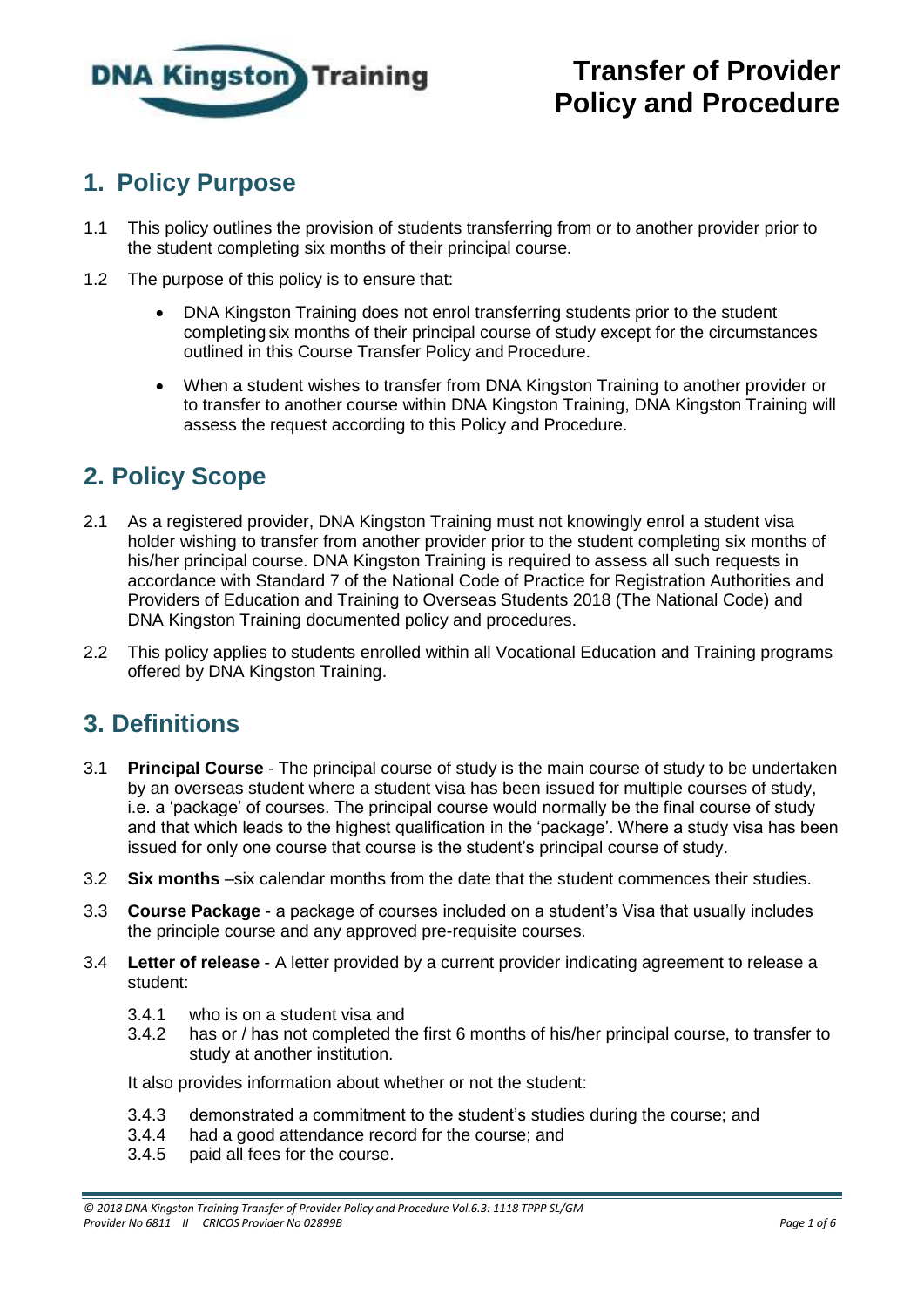

- 3.5 **Course** the total period of study for which you have paid tuition fees
- 3.6 **Commencement of the course** is inclusive of registration/orientation day.

## **4. Incoming Student Transfer/Transferring from another registered provider**

- 4.1 In accordance with the National Code 2018, DNA Kingston Training will not knowingly enrol any international student visa holders who seek to transfer from another registered provider's course unless one or more of the following conditions apply:
	- 4.1.1 the student has completed six months of their principle course or course package
	- 4.1.2 the original registered provider or course has ceased to be registered or a sanction has been imposed that prevents the original provider from continuing to deliver the principal course;
	- 4.1.3 the original registered provider has provided a written letter of release (or recorded the date of effect and reason for release in PRISMS), agreeing to such a transfer and stating that the student has demonstrated a commitment to previous studies, has maintained good attendance, and has paid all course fees;
	- 4.1.4 a government sponsor of the student considers the change to be in the student's best interest and has provided written support for that change;
- 4.2 DNA Kingston training will not actively recruit a student enrolled with another provider before the student has completed six months of their principle course or course package.

## **5. Outgoing Student Transfer/Transferring to another registered provider**

- 5.1 For students seeking to transfer to another provider's course of study, a letter of release from DNA Kingston Training is required. At the discretion of DNA Kingston Training, on a case by case basis, transfer requests will be considered in the following circumstances:
	- 5.1.1 the student can provide evidence that his or her reasonable expectations about the current course are not being met
	- 5.1.2 the student can provide evidence that the international student was misled by DNA Kingston Training or an education or migration agent regarding DNA Kingston Training or its course and the course is, therefore, unsuitable to their needs and/or study objectives
	- 5.1.3 DNA Kingston Training does not deliver the course as outlined in the written agreement
	- 5.1.4 the student can provide evidence of compassionate or compelling circumstances
	- 5.1.5 the international student will be reported because they are unable to achieve satisfactory course progress at the level they are studying, even after engaging with DNA Kingston Training's intervention strategies
	- 5.1.6 an appeal (internal or external) on another matter results in a decision or recommendation to release the international student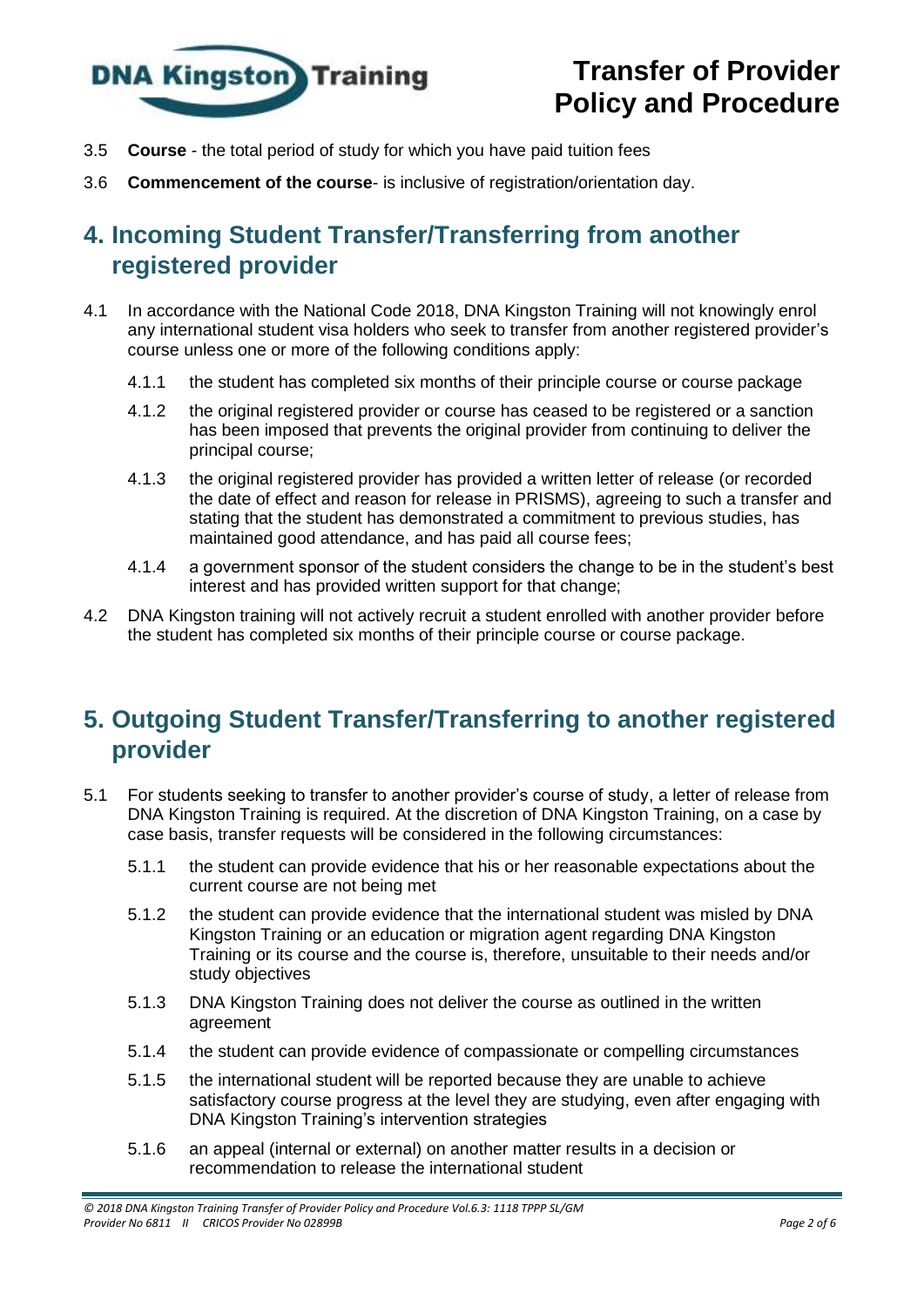

- 5.2 A release letter will not be granted where:
	- 5.2.1 the student has recently started studying the course and the full range of support services are yet to be provided or offered to the student (the student will be advised that the college will revisit the issue within a timeframe negotiated with the student);
	- 5.2.2 DNA Kingston Training forms the view that the student is trying to avoid being reported to Department of Home Affairs(DHA) through PRISMS for failure to make satisfactory academic progress or to meet attendance requirements
	- 5.2.3 The student's reason for applying for a transfer is likely to conflict with the terms of your student visa in Australia.
	- 5.2.4 The student's transfer will jeopardise your progression through your course(s)
	- 5.2.5 The student is under 18 years, in which case you will need to provide a letter of support for the change from your parent or legal guardian. Where DNA Kingston Training has responsibility for your guardianship, prior acceptance of that same responsibility by the new provider must be received in writing.
	- 5.2.6 The student's progress is likely to be academically disadvantaged
	- 5.2.7 DNA Kingston training is concerned that the student's application to transfer is a consequence of the adverse influence of another party.
	- 5.2.8 The student has not had sufficient time to settle into their new environment in order to make an informed decision about transfer
	- 5.2.9 The student has not accessed the College support services which may assist with adjusting to their new environment, including both academic support and School Psychological Services or pastoral support
	- 5.2.10 College fees have not been paid for the current study period.
	- 5.2.11 If a student is unable to provide satisfactory evidence that his/her course is academically unsuitable, or that the student cannot provide sufficient evidence that compassionate or compelling circumstances for the transfer exit.
	- 5.2.12 DNA Kingston Training forms the view that the student is trying to avoid being reported to the Department of Home Affairs for failure to meet the provider's attendance or academic progress requirements;
	- 5.2.13 The student applies to transfer to another sector (e.g. VET) or another level (e.g. Certificate III, Certificate IV, Bachelor to Diploma)
	- 5.2.14 If, where the student is in receipt of a packaged CoE, the pathway provider has refused or recommends against the release request.
	- 5.2.15 DNA Kingston training is not satisfied that the student has demonstrated compassionate or compelling grounds for a transfer
	- 5.2.16 The transfer may jeopardise the student's progressions through a package of courses; or
	- 5.2.17 The intended course will not provide adequate preparation for further study, nor be recognised by higher education providers as meeting their entry requirements and the transfer would be detrimental to the student's future study plans.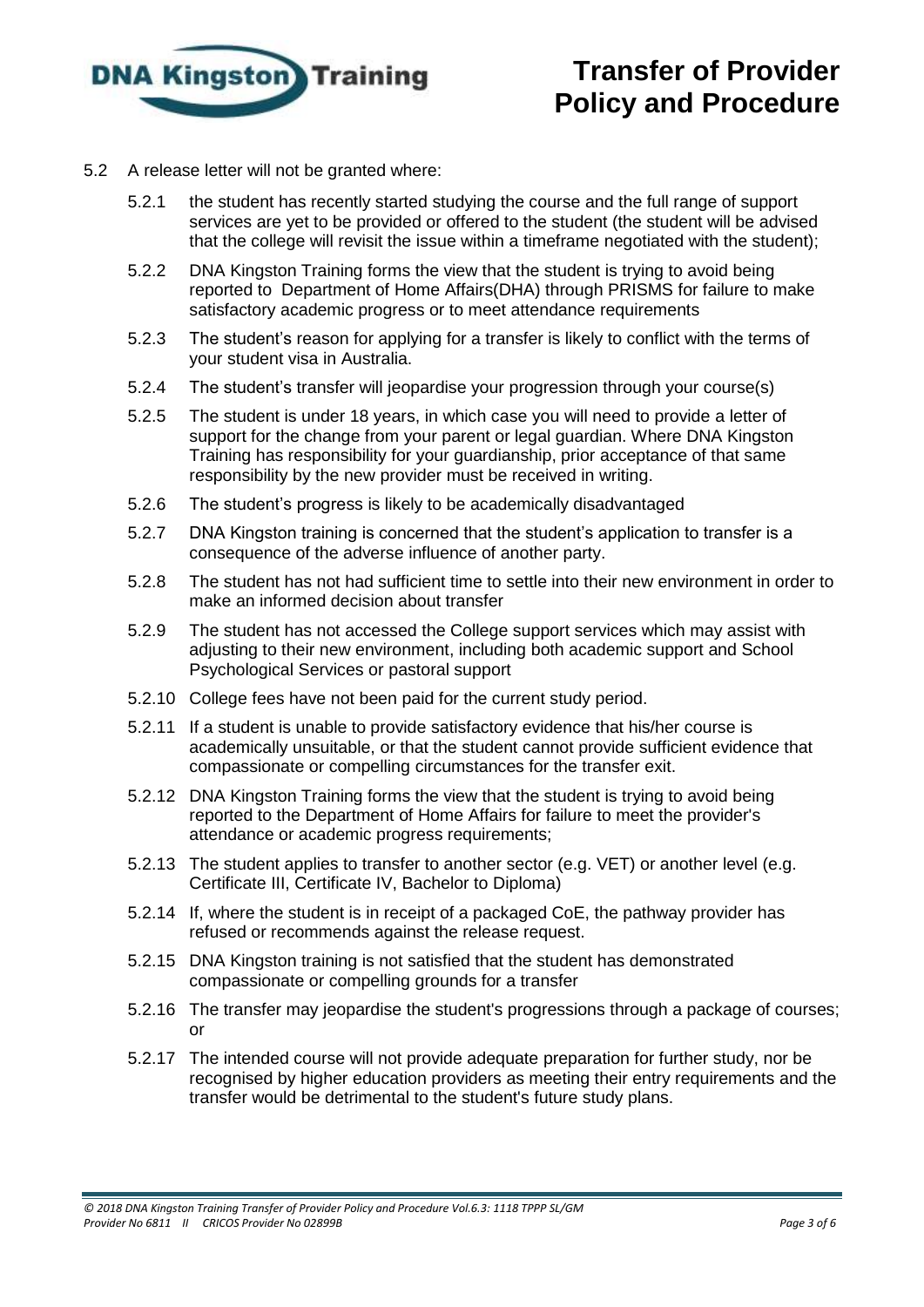

- 5.3 Requests for transfer within the restricted period will be refused unless:
	- 5.3.1 the student has a valid letter of offer of enrolment from another registered provider; and;
	- 5.3.2 a student under 18 has written evidence that the student's parent or legal guardian supports the transfer and, if appropriate, written confirmation that the new provider will accept responsibility for approving the student's accommodation, support and general welfare arrangements (as per Standard 5 of The National Code);
- 5.4 The student will be provided with written notification of the outcome of their application for transfer within 10 working days of DNA Kingston Training receipt of the application.
- 5.5 Students enrolled in a package should note that changing their preliminary courses(s) may exclude them from admission to their principal course as a preliminary course can be a prerequisite for the principal course.
- 5.6 The approval of transfer of a student to another institution does not remove the requirement for the student to pay any outstanding fees nor does it indicate the agreement to provide any refund. Refunds are governed by the Cancellation and Refund policy, independent of this policy.
- 5.7 All requests for refunds, transfers and deferrals must be made by the student in writing to the Manager and approved by the Director, and should include any relevant or supporting documents. The normal processing time is 10 working days. If the student is under 18 years of age, the request must be made in writing by a parent or legal guardian.

## **6. Transfer of an Under-18 Year Old Student**

- 6.1 If the student is under 18 years of age, there must be written evidence that the student's parent or legal guardian supports the transfer and, if relevant, written confirmation that the new provider will accept responsibility for approving a student's accommodation, support and general welfare arrangements (as per Standard 5 of The National Code) before the application can be considered. The welfare period nominated by the new provider must be at least the length of the student's Confirmation of Enrolment (CoE) plus 7 days at the end of the CoE, or until the student turns 18.
- 6.2 Provision of these essential documents does not preclude DNA Kingston Training from refusing to release the student if the college believes the transfer would be to the detriment of the student.

## **7. Procedure**

- 7.1 For a request for transfer to be considered, it must be submitted in writing to the Manager, include detailed reasons and supporting evidence for the transfer request. Students will be provided with written advice of the outcome of their request within 10 working days of DNA Kingston Training receipt of the application.
- 7.2 The student will be given the opportunity to discuss the reasons for the request with the Student Support Officer, who will make a recommendation to Director/ Manager, based on what he/she believes to be in the best interests of the student. The Director/ Manager will make the decision as to whether a Letter of Release will be provided to the student, ensuring the reasons are adequately supported by the evidence gathered and documented. The evidence will be retained on the student's file.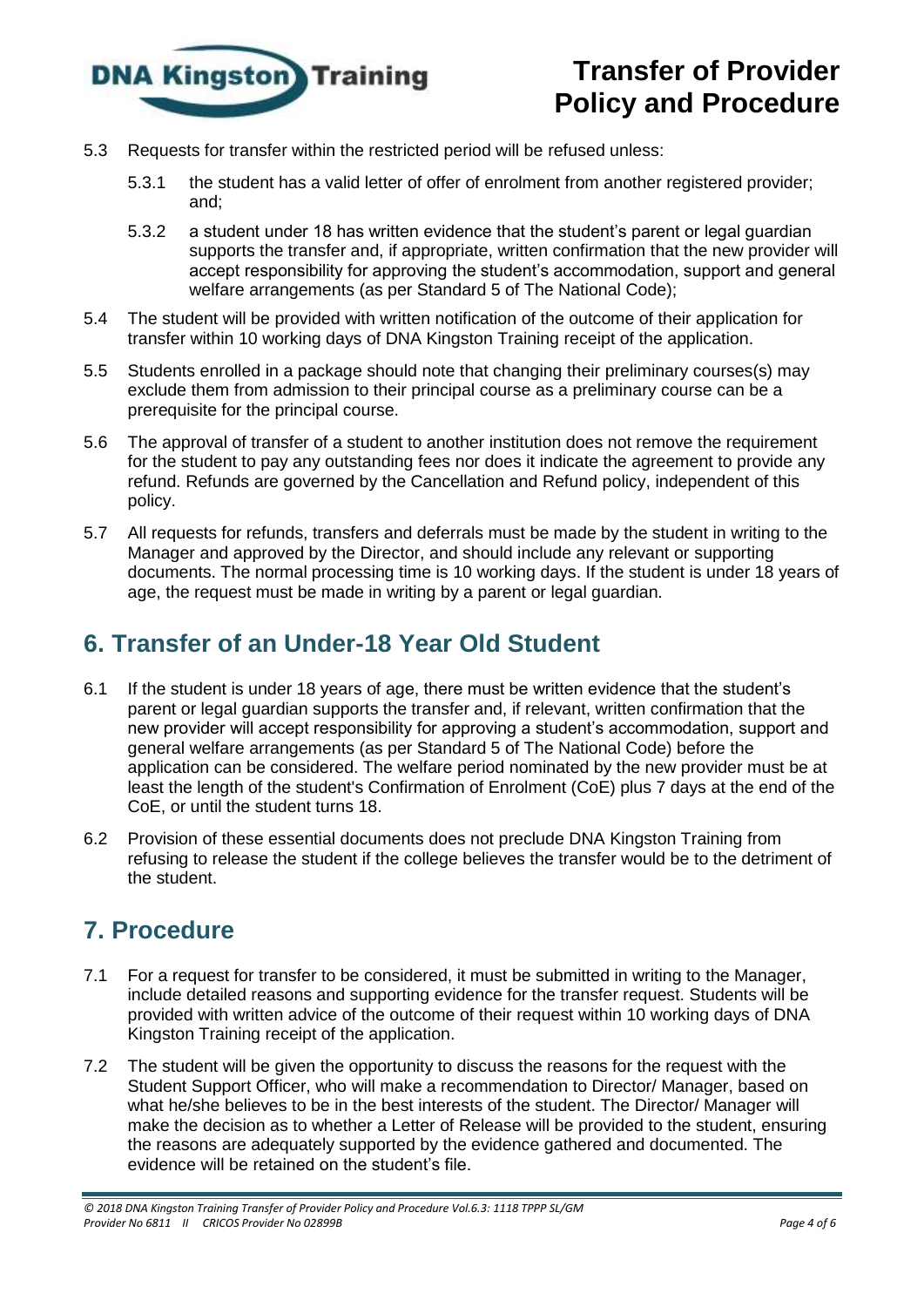

- 7.3 Where the transfer request is agreed, a Letter of Release will be granted at no cost to the student. It is the student's sole responsibility to contact the Department of Home Affairs (DHA) to ascertain whether a new visa is required.
- 7.4 If the request for transfer is refused, DNA Kingston Training will provide the student with written notification of the reasons for refusing the request and advise that he/she is welcome to re-activate the application in accordance with an agreed timeframe. Included will be a reminder of his/her right to appeal against the refusal decision through the Complaints and Appeals Process and that he/she has 20 working days from the nominated date in which to do so. All subsequent processes will be in accordance with that process.

#### **8. Process in detail**

- 8.1 In all cases, release letters will be issued at the discretion of DNA Kingston Training, on a case by case basis.
- 8.2 If the student has a particular reason for wishing to transfer to another provider before completing 6 months of the principal course at DNA Kingston Training, the case will be assessed on its own merits
- 8.3 The application for a transfer must be accompanied by a letter of offer from the registered provider to which the student wishes to transfer to.
- 8.4 Should the student be granted a release letter by DNA Kingston Training there will be no charge levied for the release letter.
- 8.5 Should the student's transfer to another registered provider require the issue of another student visa, the student will be entirely responsible for acquiring this visa from Department of Home Affairs (DHA).
- 8.6 Should the student not agree with the decision the student can proceed with DNA Kingston Training Complaints and Appeals process within 20 working days.

### **9. Transfers**

#### 9.1 **Internal transfers**

9.2 Applications by DNA Kingston Training students to transfer their course or part of their course to another DNA Kingston Training College or our sister college Dental Nursing Australia will be considered on a case by case basis. Please see the Manager for further details.

#### 9.3 **External transfers**

- 9.4 DNA Kingston Training will refund to the signatory of the original written agreement with Student, Parent or Legal Guardian if:
	- 9.4.1 you have achieved the published IELTS score for the course you want to study; and
	- 9.4.2 you have an unconditional acceptance letter from the institution you want to study at; and
	- 9.4.3 the date you want to leave DNA Kingston Training immediately precedes the commencement date for the course you want to study; and
	- 9.4.4 you give DNA Kingston Training 5 course weeks' notice in writing, providing evidence of all of the above (this period is not transferable).